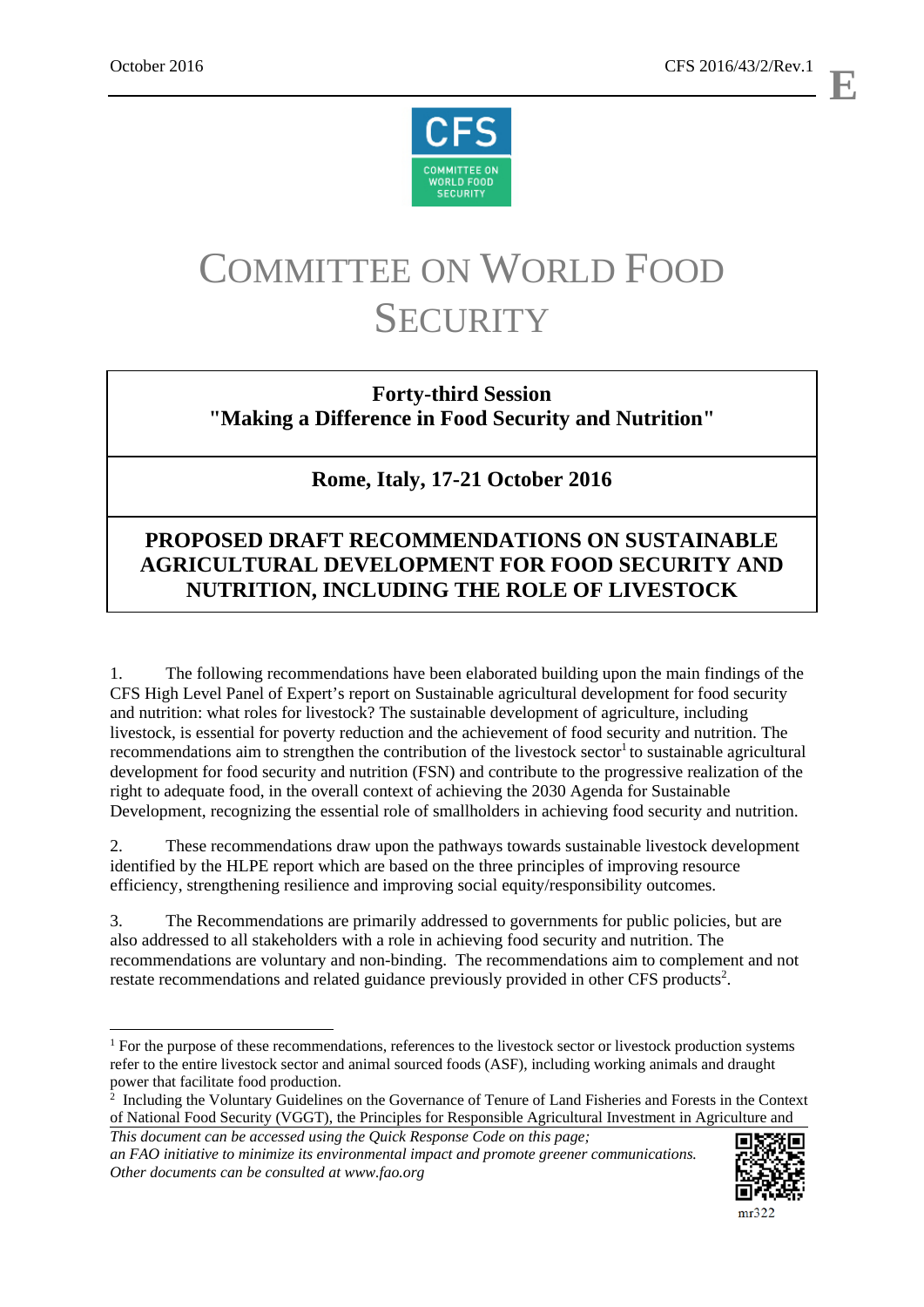#### **RECOMMENDATIONS**

4. The recommendations included under sustainable agricultural development apply to all agricultural systems including livestock systems. The specific recommendations under livestock production systems are addressing particular challenges for that sector.

#### **Sustainable Agricultural Development**

## **I. FOSTER POLICY COHERENCE FOR FOOD SECURITY AND NUTRITION**

a) Promote integration of food security and nutrition (FSN) into related policies to maximize the positive role that sustainable agricultural development and particularly livestock have in improving the economic, social and environmental sustainability of food systems, and strengthen coherence between sectoral policies and programs;

b) Build on guidance from relevant international and regional intergovernmental organizations and agreements<sup>3</sup>, and take into account, as appropriate, the work of multistakeholder platforms and partnerships<sup>4</sup>, which are dedicated to sustainable agricultural development and livestock specific issues;

c) Promote a fair and market oriented world agricultural trading system in accordance with multilateral trade rules, in acknowledgment of the role of trade as an important element in support of sustainable agricultural development for food security and nutrition.

## **II. ADDRESS NUTRITION, FOOD SAFETY, WORKING CONDITIONS AND SERVICES**

a) Encourage the appropriate intake of animal sourced foods, that is culturally acceptable<sup>5</sup>, for healthy diets and improved nutrition, including through awareness-raising and education in the context of promoting sustainable agriculture and livestock production in accordance with SDG12;

b) Recognize the important role that animal sourced food, including dairy products, can play for children, pregnant and lactating women, and elderly people;

c) Develop capacity to meet national and international food safety and quality standards, frameworks, and schemes, ensuring that they are appropriate for different scales, contexts and modes of production and marketing, in particular CODEX Alimentarius standards;

d) Ensure that the working and living conditions of all workers at all stages of production, transformation and distribution comply with ILO conventions, and are protected by domestic laws, and provide adequate living wages;

e) Develop and implement policies and tools to facilitate farmers' access to markets and credit to help improve their livelihoods;

-

Food Systems (RAI), the Framework for Action for Food Security and Nutrition in Protracted Crises (FFA), and the Global Strategic Framework for Food Security and Nutrition (GSF). 3

Examples include but are not limited to the Global Plan of Action on Antimicrobial Resistance; the Codex Alimentarius; the OIE Guidelines for Animal Disease Control; the FAO Global Plan of Action for Animal Genetic Resources and the Interlaken Declaration; the WHO's One Health Initiative; and the Global Research Alliance, among others

<sup>4</sup> Examples include but are not limited to the Global Agenda for Sustainable Livestock (GASL); the Livestock Environmental Assessment and Performance Partnership (LEAP); and the Multi-stakeholder Feed Safety Partnership, among others

<sup>&</sup>lt;sup>5</sup> In accordance with national and international laws and obligations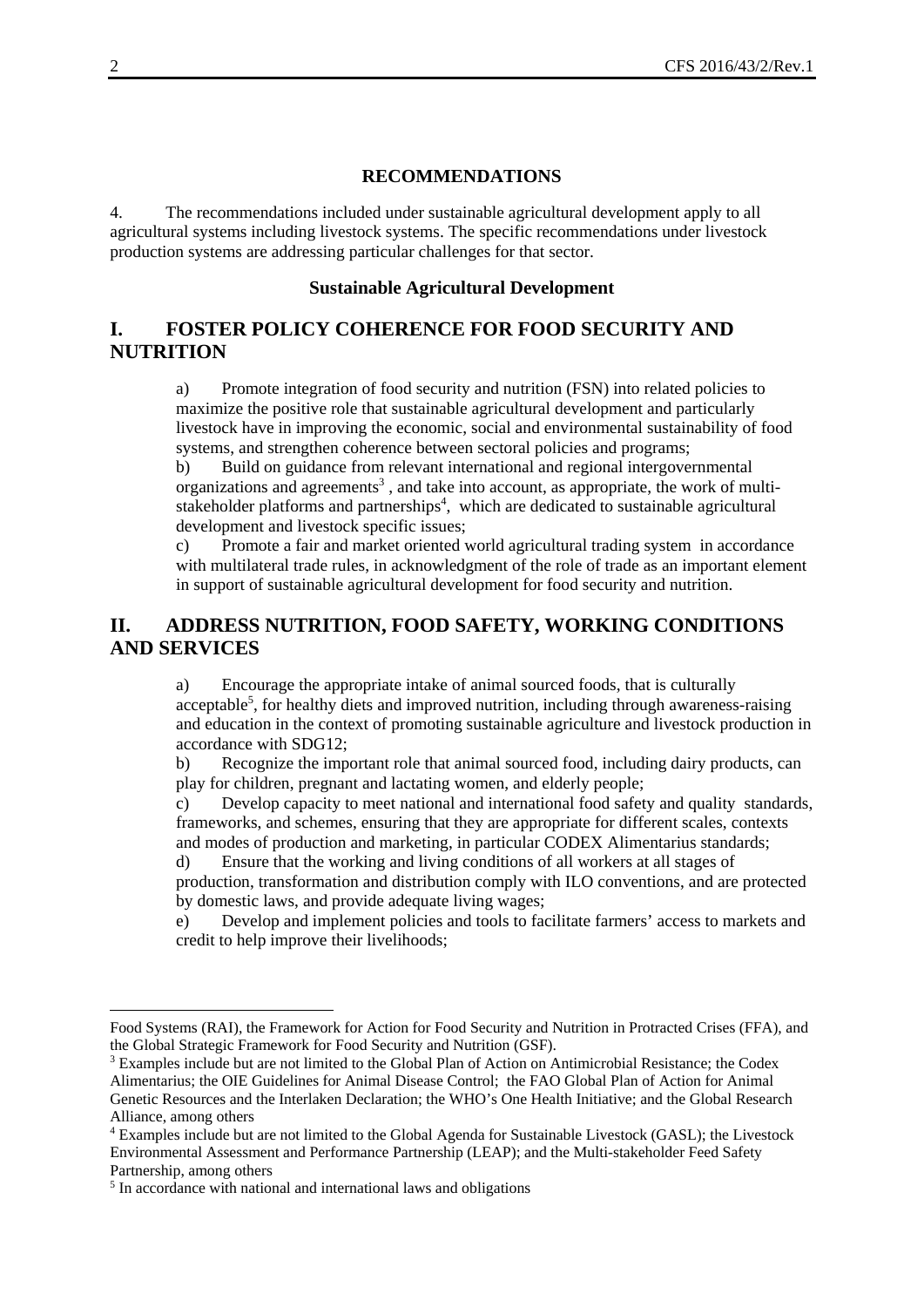f) Encourage responsible public and private investment<sup>6</sup>, including foreign direct investment consistent with national regulations, and provide other forms of adequate financing, including official development assistance, that supports implementation of sustainable agricultural development, including livestock, particularly for smallholders, including those that are family farmers, and pastoralists;

g) Facilitate inclusive access to quality social services, safety nets, extension, and breeding and veterinary services, particularly for smallholders, including those that are family farmers, and pastoralists.

## **III. FOSTER GENDER EQUALITY AND WOMEN'S EMPOWERMENT**

a) Respect, protect and fulfill the rights of women working in agriculture, including the livestock sector;

b) Promote gender equality and women's empowerment, ensuring equal access to livestock productive resources, capacity building and education for women and foster women's equal participation in decision-making.

## **IV. FOSTER EMPOWERMENT OF YOUTH**

a) Promote youth initiatives, including education, training, rural advisory services and inclusive finance, to develop their capacity and facilitate access to land and resources, in order to enable them to be drivers of improvement in sustainable agriculture development, and involved in all levels of food systems.

## **V. PROTECT THE ENVIRONMENT AND PROMOTE SUSTAINABLE MANAGEMENT AND EFFICIENT USE OF NATURAL RESOURCES**

a) Promote sustainability and improvement of all systems of production, including organic approaches, agro-ecological approaches, and sustainable intensification, so as to preserve biodiversity and ecosystems, minimize environmental degradation and reduce greenhouse gas emissions per unit of product;

b) Promote integrated agricultural systems making better use of natural resources, halting deforestation, restoring degraded lands, improving soil quality, and fostering the sustainable management of water resources;

c) Strengthen the development, conservation, sustainable use and management of livestock genetic resources in line with the Global Plan of Action for Animal Genetic Resources, stressing the importance of the Domestic Animal Diversity Information System (DAD-IS), and promote access and benefit-sharing for animal genetic resources for food and agriculture, in line with relevant internationally agreed treaties;

d) Recognize, respect and protect those traditional production systems, including pastoral systems and their mobility strategies, that use ecosystems sustainably and contribute significantly to the FSN of their communities and associated ways of life;

e) Identify options for improving efficiency throughout food systems, while minimizing negative environmental impacts and optimize the efficient use of energy, water, nitrogen and other natural resources;

f) Reduce food loss and waste including by supporting the improvement of infrastructure and cold chain development, through consumer education, the dissemination of best practices, information, capacity development, and the transfer of technology as mutually agreed, including for smallholders and pastoralists, considering the most appropriate local technologies.

-

<sup>&</sup>lt;sup>6</sup> In line with the Principles for Responsible Investment in Agriculture and Food Systems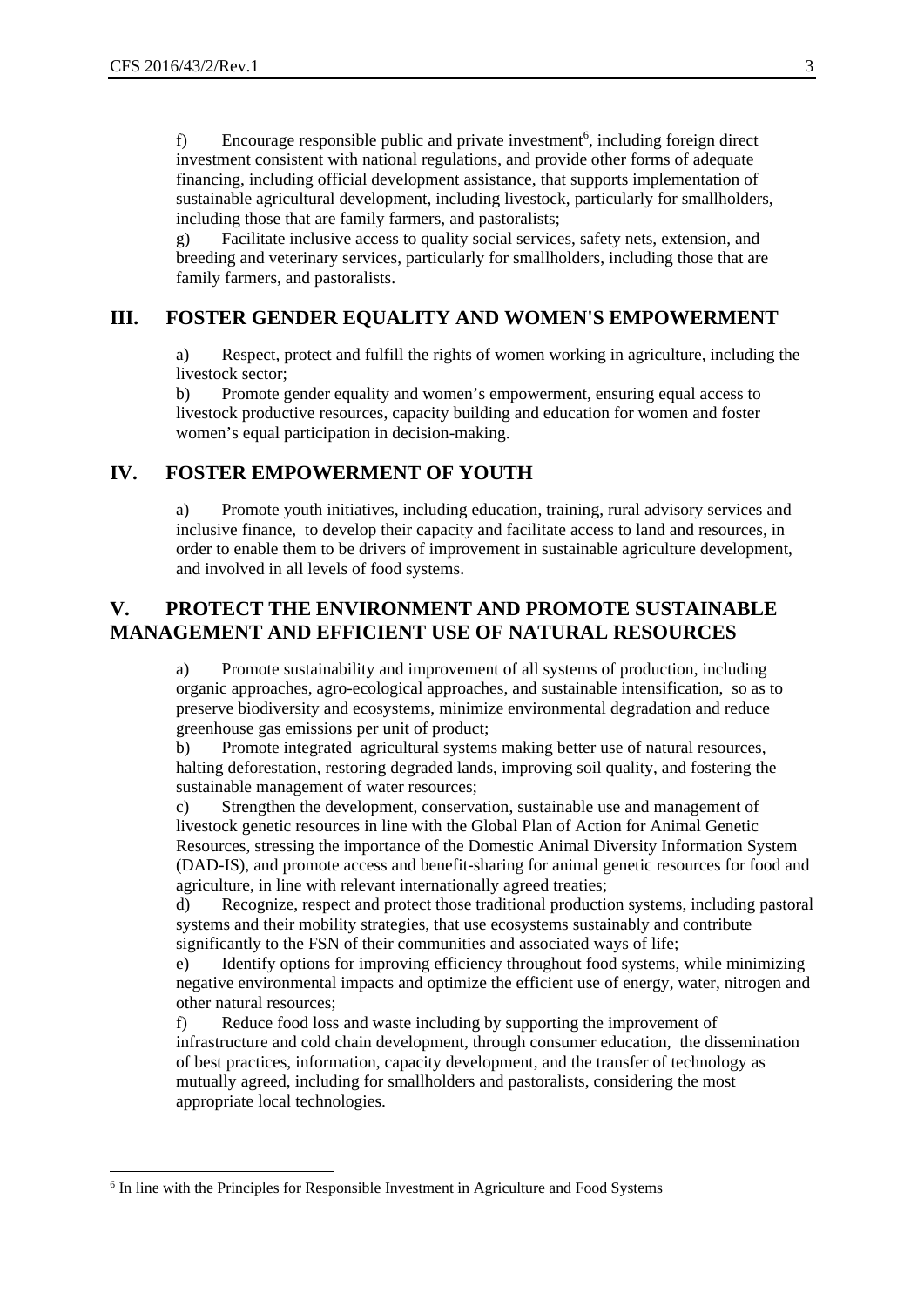## **VI. ENHANCE RESILIENCE AGAINST RISKS AND VARIABILITY**

a) Strengthen the security of tenure rights in line with the CFS Voluntary Guidelines on the Responsible Governance of Tenure of Land, Fisheries and Forests in the Context of National Food Security, including in all cases of conflict;

b) Facilitate the adaptation to and mitigation of climate change in agricultural systems in line with the Paris Agreement, and with particular support for smallholders and pastoralists, and women's role in food systems;

c) Develop policies and tools, and improve capacity, to assess, mitigate, and manage risks, and reduce excessive price volatility, and their impacts on the most vulnerable;

d) Enhance access to livestock insurance for all systems, including index-based insurance;

e) Improve disease prevention, control, and surveillance, including through cross border cooperation on transboundary diseases, in order to foster early-warning and early action on disease control, spread and eradication, with emphasis on the Global Eradication Program for Peste des Petits Ruminants (PPR).

## **VII. PROMOTE COOPERATION AND COLLABORATION IN INNOVATION, RESEARCH AND DEVELOPMENT, AND ADDRESS DATA NEEDS**

a) Enhance North-South, South-South and Triangular and international cooperation particularly for capacity building, transfer of technology as mutually agreed, sharing of knowledge, and to leverage additional financial resources;

b) Promote global collaboration for collection and dissemination of relevant and disaggregated data, especially by sex;

c) Develop and foster innovation that addresses challenges in achieving sustainable agricultural development in livestock systems, including through collaborative and participatory research, transfer of knowledge and capacity building;

d) Support the protection and strengthening of traditional knowledge systems which promote sustainability and the use of experiential knowledge in research and development;

e) Promote access to and the use of digital technologies, including for precision agriculture, and foster their appropriate application for sustainable agricultural development.

## **Livestock Production Systems All Systems**

## **VIII. IMPROVE ANIMAL HEALTH AND WELFARE**

a) Enable access to veterinary and extension services, vaccinations, medications, including antimicrobials, adapted to the specific livestock production systems;

b) Improve animal health management including biosafety and biosecurity, particularly focusing on infectious diseases, zoonoses, and reducing exposure to environmental hazards, by following OIE standards, and the One Health approach;

c) In accordance with the UN General Assembly Political Declaration on AMR (September/2016), the WHO Global Action Plan on AMR, FAO Resolution 4/2015, and OIE, CODEX Alimentarius and WHO guidelines and standards, in respect of the One Health approach and in the spirit of FAO, OIE, WHO collaboration, promote the prudent and responsible use of antimicrobials in agriculture and prevent their unnecessary use, including the phasing out of use of antibiotics for animal growth promotion in the absence of risk analysis;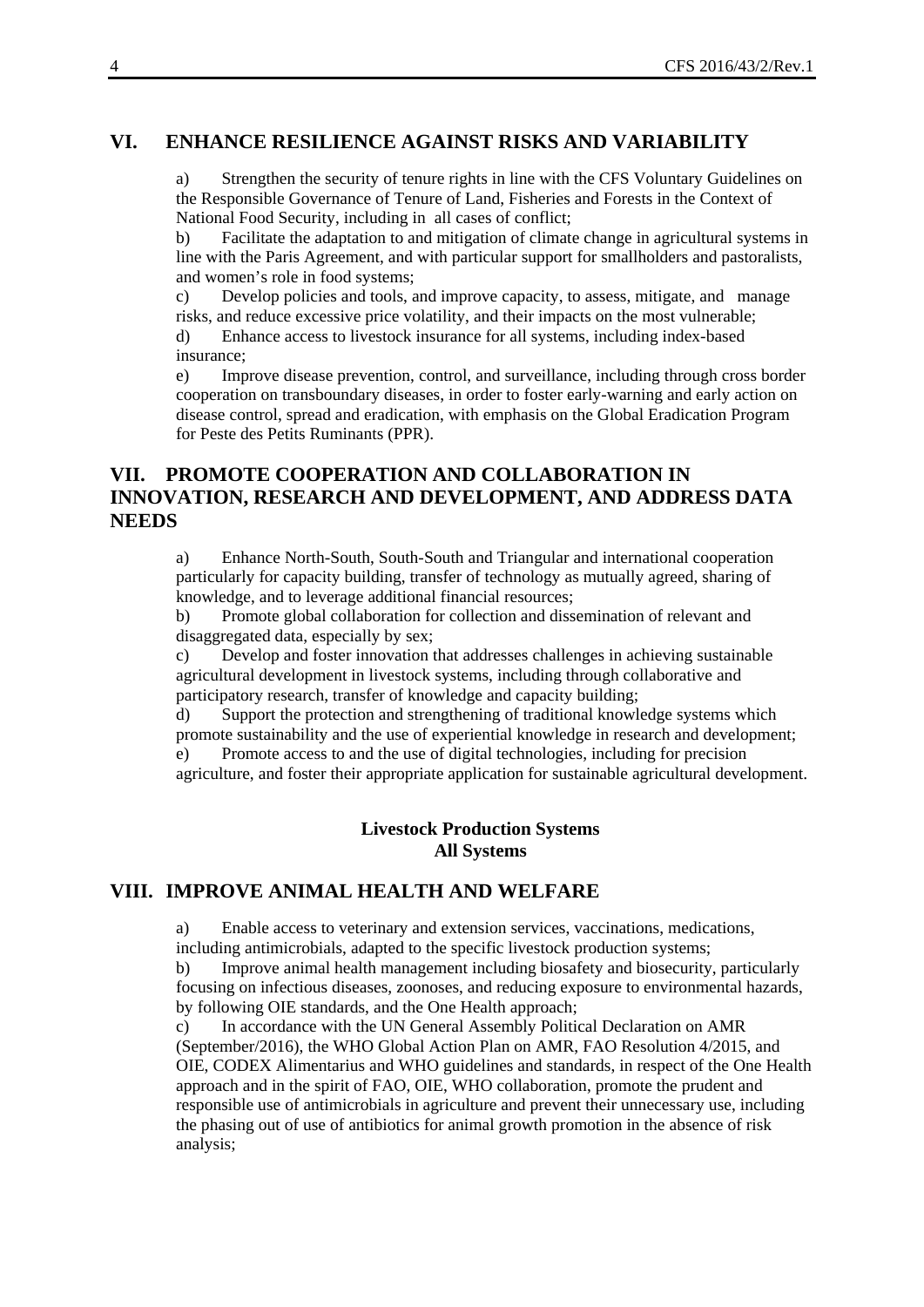d) Improve animal welfare delivering on the five freedoms<sup>7</sup> and related OIE standards and principles, including through capacity building programs, and supporting voluntary actions in the livestock sector to improve animal welfare;

**e)** Promote access to good quality feed, and facilitate training on sustainable feeding practices.

#### **Specific Systems**

#### IX. RECOGNIZE, PROTECT, AND SUPPORT PASTORAL SYSTEMS FOR FOR **LIVELIHOODS AND SUSTAINABLE RESOURCE MANAGEMENT**

a) Enhance the effectiveness, sustainability, and resilience of pastoral systems for food security and nutrition;

b) Enable pastoralists' mobility, including transboundary passage as appropriate; securing access to land, water, markets and services, adaptive land management, and facilitate responsible governance of common resources, in accordance with national and international laws;

c) Enhance the role of pastoralist organizations and strengthen public policies and investments for the provision of services adapted to the needs and ways of life of pastoralists and their mobility, including promoting gender equality and addressing the specific needs and roles of women within pastoralist communities.

## **X. PROMOTE AND SUPPORT SUSTAINABLE GRAZING SYSTEMS**

a) Enhance the role of grazing systems in the provision of ecosystem services, including carbon storage, by improving the sustainable management of biodiversity, soil, and water; b) Restore degraded land and reduce deforestation by promoting sustainable grazing management, such as agro-silvopastoral systems, aiming at improved soil quality, carbon storage, pasture productivity, and conservation and storage of forages.

## **XI. PROMOTE AND SUPPORT MIXED SYSTEMS**

a) Strengthen integration of livestock with crops, including by more integration of legumes in crop rotation and inter-cropping, and forests – agro-silvopastoral systems - at different scales, including on farm, across watersheds and ecosystems, and provide benefits in terms of addressing input and energy needs in a sustainable manner, including through the use of draught power and the use of manure as fertilizer;

b) Leverage the potential of livestock as a means for sustainable livelihoods for smallholders, through enabling collective organizations and actions, investing in infrastructure, facilitating access to markets<sup>8</sup>, and implementing measures to manage risks and address challenges;

c) Promote manure management and the use of byproducts and reuse and recycling of waste, as appropriate, while protecting water and air quality, and improving soil health.

1

<sup>&</sup>lt;sup>7</sup> Five Freedoms include 1) Freedom from hunger, thirst and malnutrition; 2) Freedom from fear and distress 3) Freedom from physical and thermal discomfort; 4) Freedom from pain, injury or disease; 5) Freedom to express normal patterns of behavior. See OIE Guiding Principles on Animal Welfare in the Section 7 of the Terrestrial Animal Health Code

<sup>&</sup>lt;sup>8</sup> In line with the CFS recommendations on Connecting Smallholders to Markets